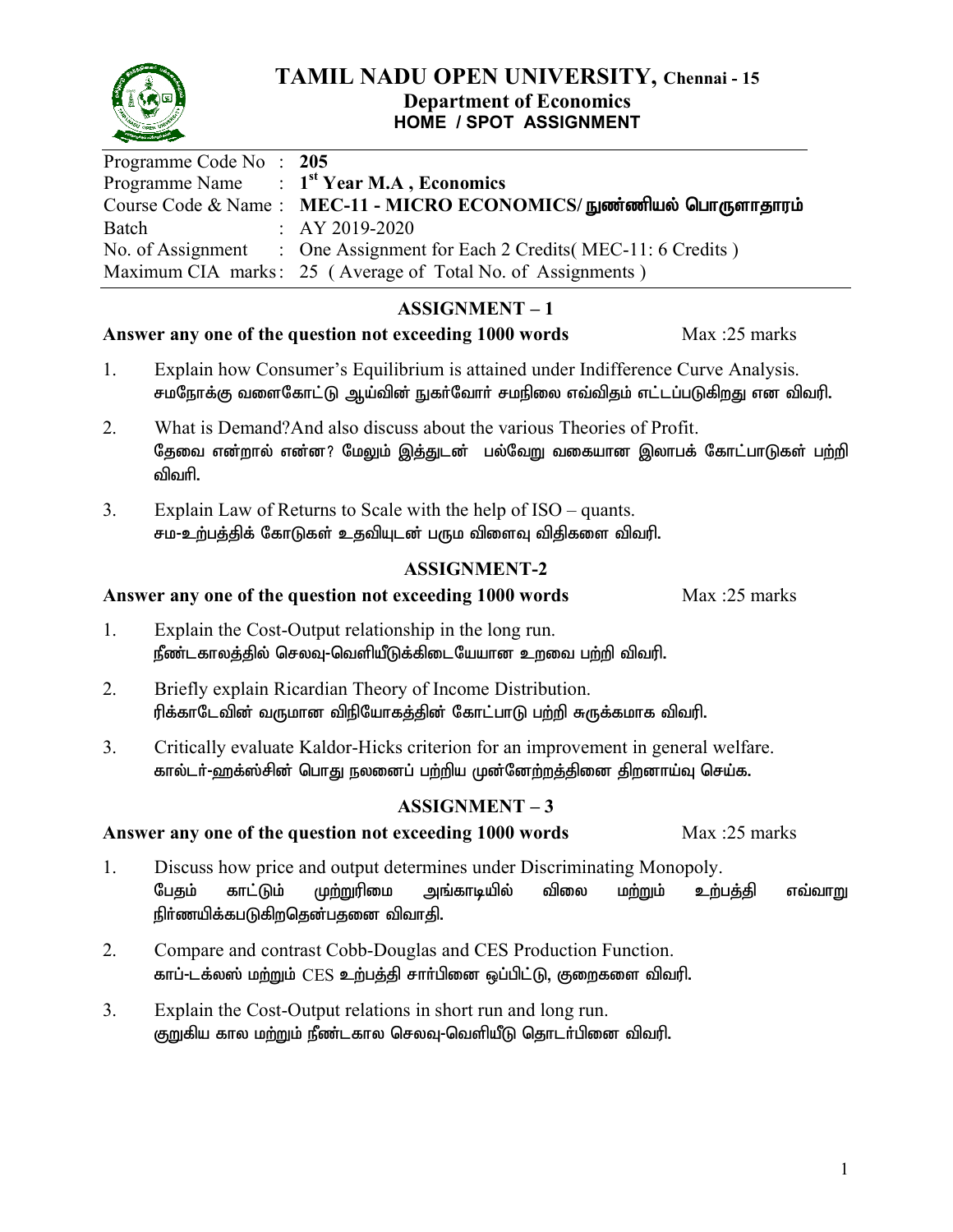

| Programme Code No: 205 |                                                                              |
|------------------------|------------------------------------------------------------------------------|
|                        | Programme Name $\qquad$ : 1 <sup>st</sup> Year M.A, Economics                |
|                        | Course Code & Name: MEC-12 - MACRO ECONOMICS/ யேரியல் பொருளாதாரம்            |
| Batch                  | $\therefore$ AY 2019-2020                                                    |
|                        | No. of Assignment : One Assignment for Each 2 Credits (MEC-12: 6 - Credits ) |
|                        | Maximum CIA marks: 25 (Average of Total No. of Assignments)                  |

## **ASSIGNMENT – 1**

### Answer any one of the question not exceeding 1000 words Max :25 marks

- 1. Explain Keynisian Liquidity Preference Theory of Interest. கீன்ஸின் நீர்ம விருப்ப வட்டி கோட்பாட்டை விளக்கு
- 2. What are the importance of Monetary Policy? பணக்கொள்கையின் முக்கியத்துவம் யாவை?
- 3. What are the factors that affect the Inducement to Investment? And also explain the various phases of Business Cycle? முதலீட்டை பாதிக்கும் காரணிகள் யாவை? மேலும் இத்துடன் வாணிபச் சுமல்களின் பல்வேறு  $f$ நிலைகளைப் பற்றி விவரி?

### **ASSIGNMENT – 2**

#### Answer any one of the question not exceeding 1000 words Max :25 marks

1. List out the criticisms of Patinkin's Real Balance Effect. பாட்டின்கின்ஸின் உண்மை இருப்பு விளைவு கோட்பாட்டினை திறனாய்வு செய்க.

- 2. Illustrate and explain the Fisher's Quantity Theory of Money. பிஷரின் பண அளவு கோட்பாட்டினை எடுத்துக்காட்டுடன் விவரி.
- 3. Examine the effects of Inflation on Output and Income Distribution. பணவீக்கத்தால் வெளியீடு மற்றும் வருவாய் பகிர்வில் ஏற்படும் விளைவினை ஆய்க.

### **ASSIGNMENT – 3**

### Answer any one of the question not exceeding 1000 words Max :25 marks

- 1. Explain the role of Multiplier in Modern Economic Policy. நவீன பொருளாதார கொள்கையில் பெருக்கியின் பங்கினை விளக்குக.
- 2. Explain the Factors determining Consumption Function. நுகர்வு சார்பைத் தீர்மானிக்கும் காரணிகளை விளக்குக.
- 3. Discuss the determinants of Inducement of Interest. தூண்டப்பட்ட முதலீட்டை தீர்மானிக்கும் காரணிகளை விவாதி.

2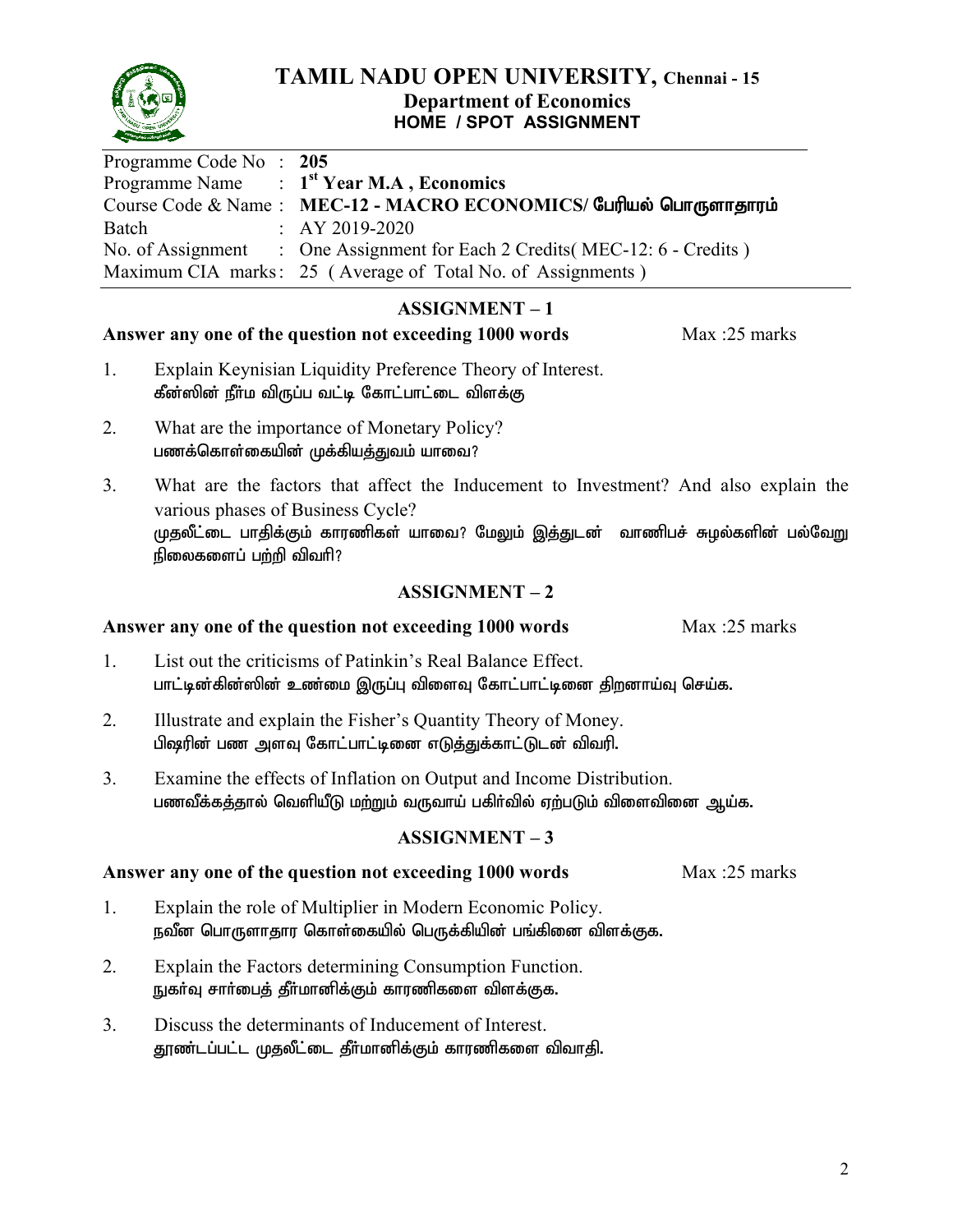

| Programme Code No: 205 |                                                                              |
|------------------------|------------------------------------------------------------------------------|
|                        | Programme Name $\qquad$ : 1 <sup>st</sup> Year M.A, Economics                |
|                        | Course Code & Name: MEC-13 – FISCAL ECONOMICS/நிதியியல் பொருளாதாரம்          |
| Batch                  | $\therefore$ AY 2019-2020                                                    |
|                        | No. of Assignment : One Assignment for Each 2 Credits (MEC-13: 6 - Credits ) |
|                        | Maximum CIA marks: 25 (Average of Total No. of Assignments)                  |

# **ASSIGNMENT – 1**

### Answer any one of the question not exceeding 1000 words Max :25 marks

- 1. Explain the various Theories of Taxation? And also explain about Finance Commission? பல்வேறு வரிவிதிப்பு கோட்பாடுகள் பற்றி விவரி? மேலும் இத்துடன் நிதிக்குழுக்கள் பற்றி விவரி?
- 2. Explain the causes for increases in Public Debt. இந்தியாவில் பொதுக்கடன் அதிகரிப்பதற்கான காரணங்களை விளக்குக.
- 3. Explain the nature and scope of Public Finance. பொது நிதியின் இயல்பு மற்றும் எல்லையினை விவரி.

### **ASSIGNMENT – 2**

#### Answer any one of the question not exceeding 1000 words Max :25 marks

- 1. Discuss the recent trends of Union Budget. மத்திய வரவு-செலவு திட்டத்தின் அண்மைக்கால போக்கினை விவாதி.
- 2. Explain the instruments of Fiscal Policy with reference to India. இந்தியாவை பொருத்தவரை நிதிக்கொள்கையின் பல்வேறு கருவிகளை விளக்குக.
- 3. Discuss the constitutional provisions relating to Federal Finance. கூட்டு நிதியின் தொடர்பாக உள்ள அரசியலமைப்பு வழிவகைகளை விவரி.

### **ASSIGNMENT – 3**

- 1. Government a tool in the Planning process– comment? அரசு திட்டமிடல் செயல்பாட்டில் ஒரு கருவி – கரு<u>க்</u>து தெரிவிக்கவும்.
- 2. Discuss the causes for growth of Public Expenditure in India. இந்தியாவில் பொது செலவு அதிகரிப்பதற்கான காரணங்களை விவரி.
- 3. Explain the effects of Deficit Financing. பற்றாக்குறை நிதியாக்கத்தின் விளைவுகளை விவரி.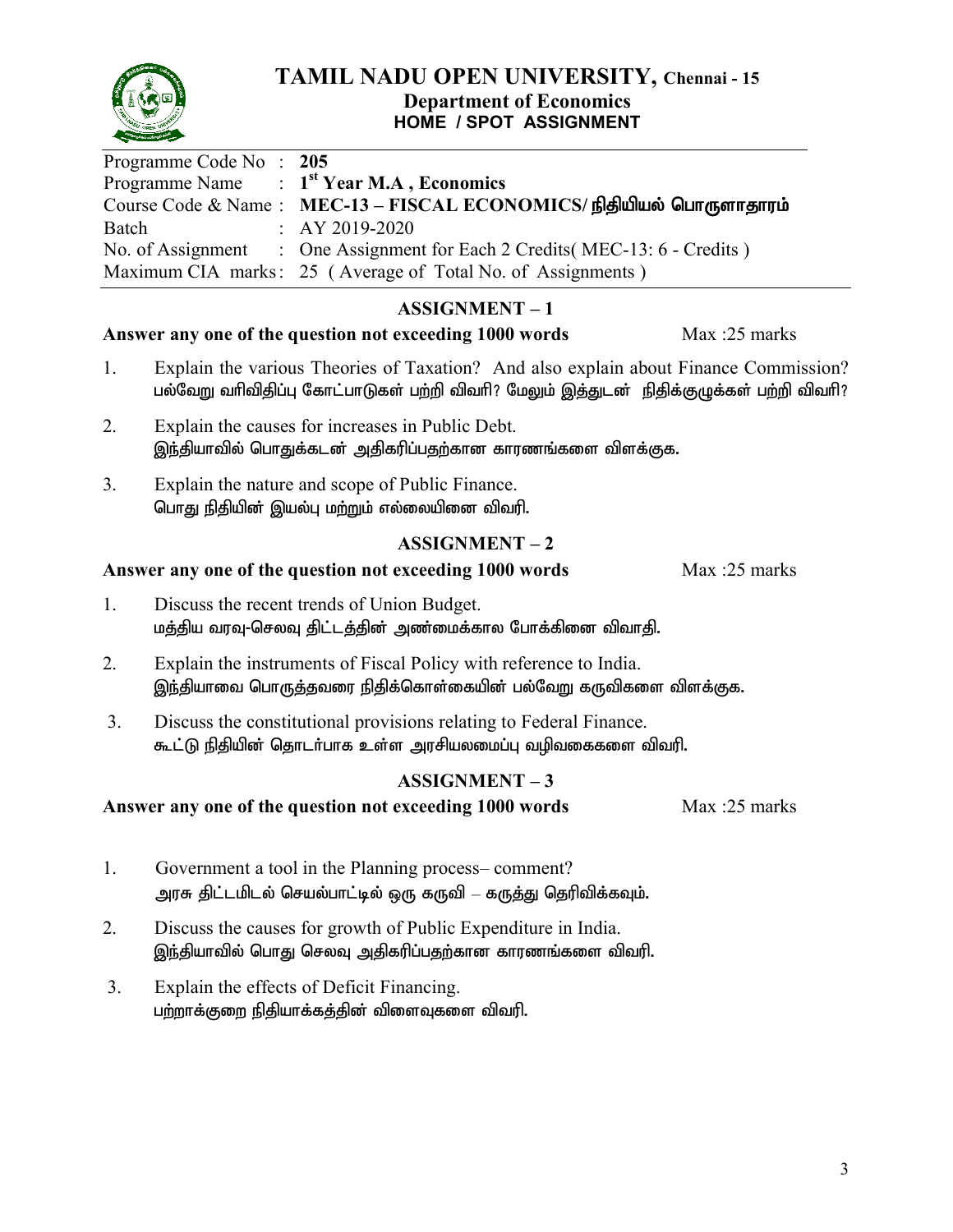| Programme Code No: 205 |                                                                              |
|------------------------|------------------------------------------------------------------------------|
|                        | Programme Name $\therefore$ 1 <sup>st</sup> Year M.A, Economics              |
|                        | Course Code & Name: MEC-14 - DEVELOPMENT ECONOMICS /                         |
|                        | வளர்ச்சிப் பொருளாதாரம்                                                       |
| Batch                  | $\therefore$ AY 2019-2020                                                    |
|                        | No. of Assignment : One Assignment for Each 2 Credits (MEC-14: 8 - Credits ) |
|                        | Maximum CIA marks: 25 (Average of Total No. of Assignments)                  |
|                        |                                                                              |

# **ASSIGNMENT – 1**

# Answer any one of the question not exceeding 1000 words Max :25 marks

- 1. Examine the instruments of Fiscal policy. நிதிக்கொள்கையின் கருவிகளை விவரிக்கவும்.
- 2. Examine the reasons for low productivity in Agriculture in India. இந்தியாவில் வேளாண்மையில் மிகக்குறைந்த உற்பத்தி திறனுக்ககான காரணங்களை விவாதி.
- 3. Analyse the consequences of Population Growth in under Developed Economy. ஒரு வளர்ச்சியடையா பொருளாதாரத்தில் மக்கள் தொகை பெருக்கத்தினால் ஏற்படும் .<br>விளைவுகளை ஆய்வு செய்க.

### **ASSIGNMENT – 2**

### Answer any one of the question not exceeding 1000 words Max :25 marks

- 1. Briefly explain the types of Public Debt. பொதுக் கட்னின் வகைகளை விளக்குக.
- 2. Discuss Harrod Domar Model of Economic Growth. <u>்</u> வாரோட் - டோமரின் பொருளாகார வளர்ச்சி மாகிரியினை விவாகி.
- 3. Population Growth is a retarding factor in Economic Development of Countries like India – discuss.

மக்கள் தொகை பெருக்கம் இந்தியா போன்ற வளரும் நாடுகளுக்கு ஒரு தடைகல் என்பதனை விவாகி.

### **ASSIGNMENT – 3**

### Answer any one of the question not exceeding 1000 words Max :25 marks

- 1. Explain labour intensive and Capital intensive technology and point out which one is appropriate to India. உன்ழப்பு செறிவு மற்றும் மூலதன செறிவு தொழில்நுட்பத்தினை விவரித்து, எந்த தொழில்நுட்பம் இந்தியாவிற்கு தேவை என்பதனை குறிப்பிடுக.
- 2. Critically examine the Prebisch Singer and Myrdal Theories of Terms of Trade. பிரிபிஸ் - சிங்கர் மற்றும் மைட்லாலின் செலுத்து நிலை கோட்பாட்டினை திறனாய்வு செய்க.
- 3. Analyze the role of Five Year Plans in Economic Development of India. இந்திய பொருளாதார வளர்ச்சியில் ஐந்தாண்டு திட்டங்களின் பங்கினை ஆய்க.

# **ASSIGNMENT – 4**

- 1. Explain the various issues of development in the present day Indian Economy. இந்திய பொருளாதாரத்தின் தற்போதைய வளர்ச்சியில் காணப்படும் சிக்கல்கள் யாவை?
- 2. Is India over populated? Explain. இந்திய மக்கள்தொகை மிகை வளர்ச்சியுடையதா? - விளக்குக.
- 3. Discuss the significance of Cost-Benefit Analysis. செலவு நன்மை கோட்பாட்டின் முக்கியத்துவத்தை விவரி.